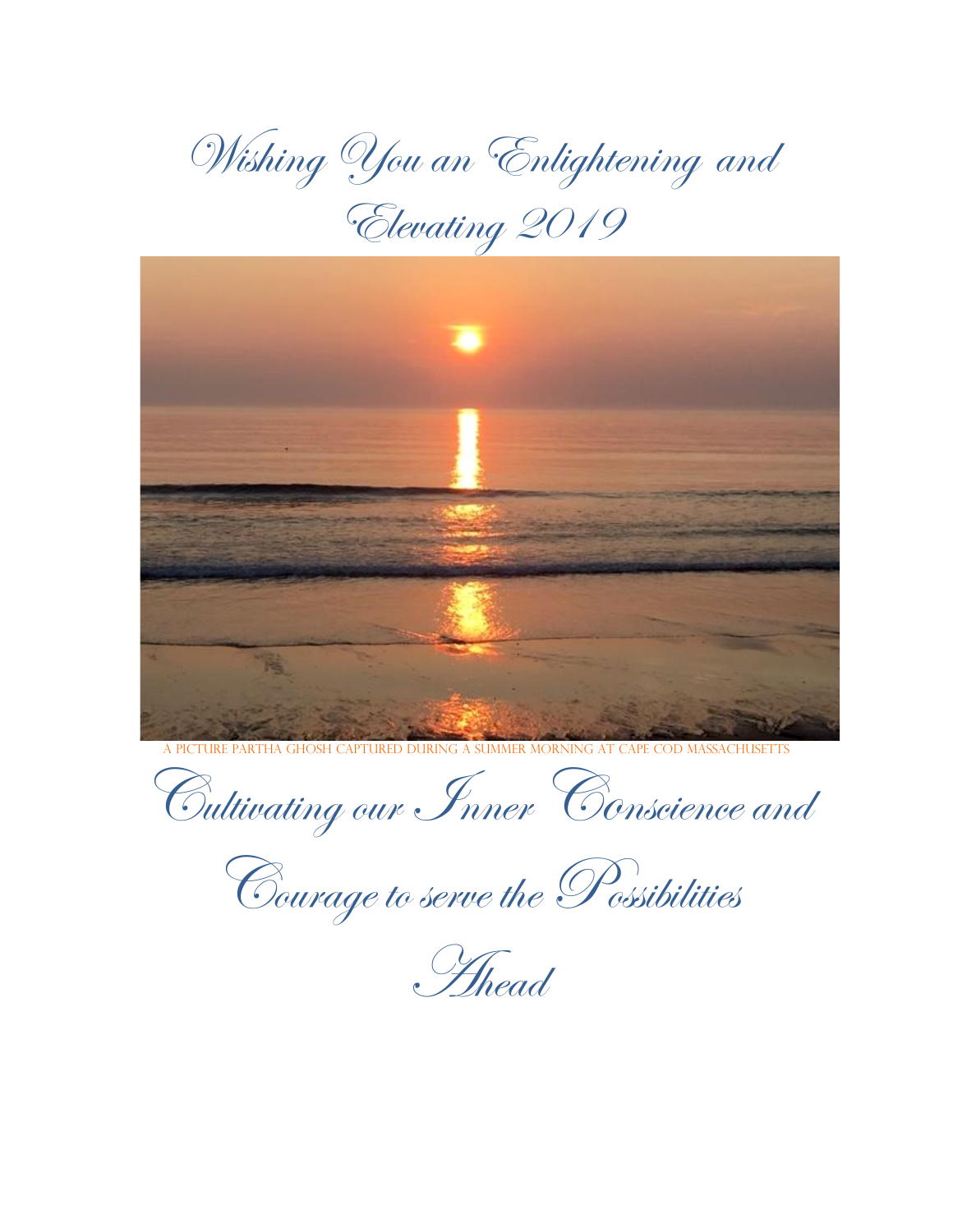*As we welcome the New Year it is indeed a great time to reflect on the events of the year 2018, so that we could draw strength and courage from our inner conscience to trigger a few positive processes for a wonderful and a meaningful 2019.*

*The most significant perhaps in all our thoughts is the complex social /political instincts in different regions of the world from South China Sea, Myanmar in the East, to continuing tensions in Pakistan and Afghanistan through Yemen to Syria, to rising nationalistic sentiments in different parts of EU, and the increasing divide between political parties in the US, - which might all together play out to create a major turbulence in the domestic and international - social, political and economic constructs. Particularly concerning is the narrative behind trade wars between China and the US compromising the possibilities of economic benefits of globalization, while unsettling geo-economic in turn geo-political dynamics between Nations*

*At the same time, the continuous economic and political struggles in South America and Africa, the rising challenges of mass movement of people across borders, are exposing average person in a continuous the state of despair and fear. All such set backs, underscore the need to rethink what must constitute Leadership in the years ahead.*

*Even the bigger question that might haunt our minds for may years to come is how well are we equipped to harness the power of technology to deal with the visible threat of climate change* –*visible all across the world, perhaps more vivid in the US* – *from the forest fires in California to*